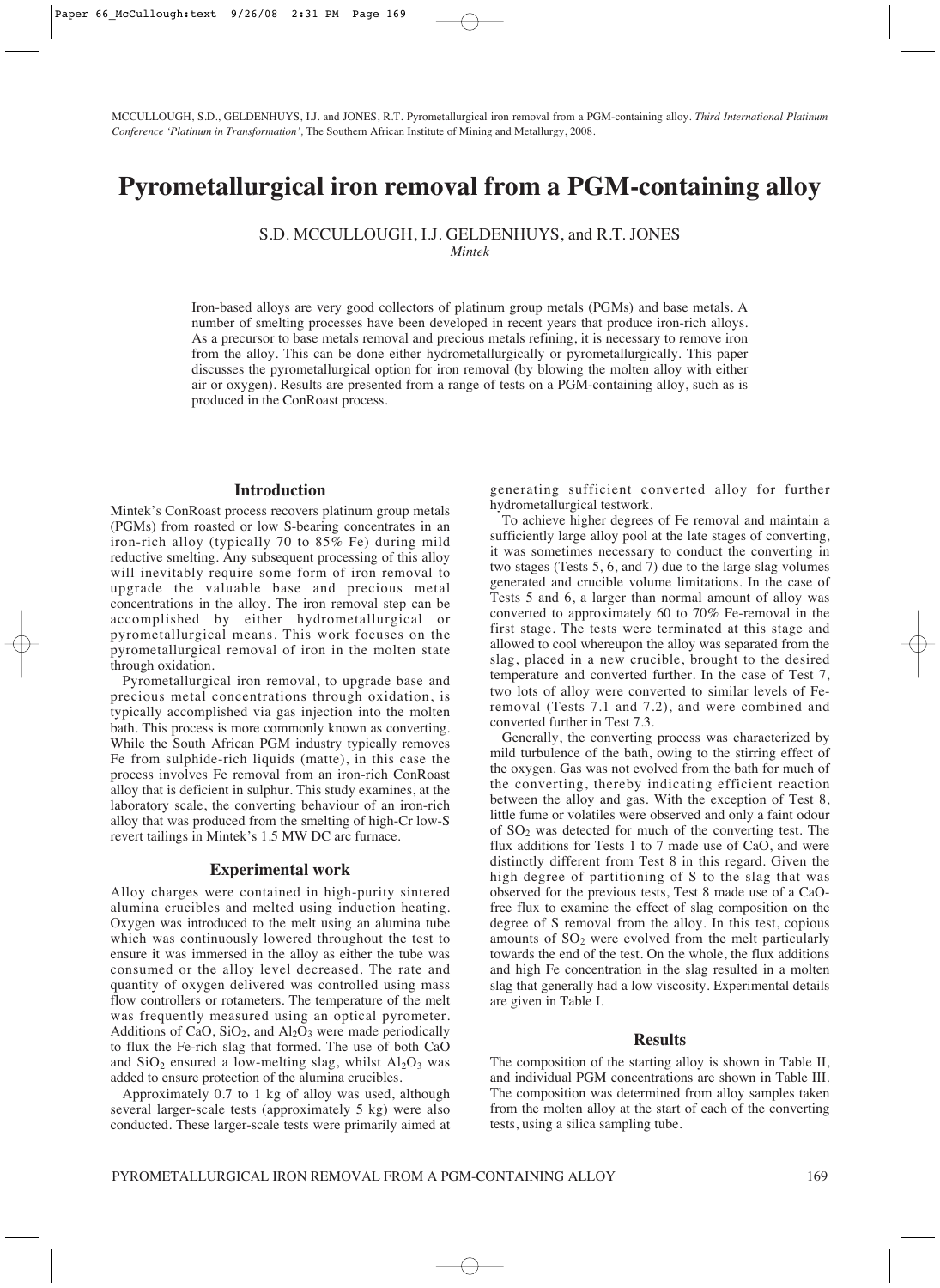|                                                     | Table I |  |  |
|-----------------------------------------------------|---------|--|--|
| <b>Experimental details for the converting test</b> |         |  |  |

|      | Inputs                     |             |                                  | Products |                               |              | <b>Flux Additions</b> |                    |
|------|----------------------------|-------------|----------------------------------|----------|-------------------------------|--------------|-----------------------|--------------------|
| Test | $O2$ supplied <sup>*</sup> | Alloy start | Slag <sup>§</sup>                | Alloys   | Alloy mass loss <sup>\$</sup> | $Al_2O_3$ \$ | CaO <sup>s</sup>      | SiO <sub>2</sub> s |
|      | (%)                        | (g)         | (%)                              | $(\%)$   | (%)                           | (%)          | $(\%)$                | $(\%)$             |
|      | 29.0                       | 664.1       | 72.5                             | 61.6     | 38.4                          | 4.7          | 3.9                   | 2.4                |
|      | 62.8                       | 622.0       | 117.1                            | 31.7     | 68.3                          | 10.5         | 8.0                   |                    |
|      | 72.8                       | 620.6       | 125.4                            | 29.6     | 70.4                          | 10.5         | 10.5                  |                    |
|      | 83.9                       | 621.3       | 152.3                            | 17.9     | 82.1                          | 14.5         | 14.5                  | 7.2                |
| 5.1  | 58.4                       | 913.8       | $77.4$ <sup><math>@</math></sup> | 43.9     | 56.1                          | 9.3          | 7.1                   | 3.3                |
| 5.2  | 90.1#                      | 376.0       | 145.6                            | 20.0     | $80.0(91.3)$ <sup>†</sup>     | 16.0         | 16.0                  | 16.0               |
| 6.1  | 64.9                       | 884.6       | 118.5                            | 37.4     | 62.6                          | 6.8          | 6.8                   | 6.8                |
| 6.2  | 88.6#                      | 300.0       | 145.8                            | 23.1     | $76.9(91.9)$ <sup>†</sup>     | 20.0         | 20.0                  | 20.0               |
| 7.1  | 63.9                       | 5130.2      | 115.2                            | 25.8     | 74.2                          | 7.8          | 5.8                   | 5.8                |
| 7.2  | 67.6                       | 5130.3      | 108.5                            | 21.0     | 79.0                          | 7.8          | 5.8                   | 5.8                |
| 7.3  | 91.4#                      | 2366.98     | 127.3                            | 36.6     | $63.4(90.4)$ <sup>†</sup>     | 16.9         | 12.7                  | 16.9               |
| 8    | 84.6                       | 5021.9      | 128.1                            | 11.2     | 88.8                          | 11.5         |                       | 17.1               |

Quantity of oxygen supplied expressed as a percentage of the total amount of oxygen required to oxidize all the Fe, Cr, and Si contained in the alloy to FeO, Cr<sub>2</sub>O<sub>3</sub>, and SiO<sub>2</sub> (this equates to 22.5 g of oxygen per 100 g of alloy)

Masses expressed as a percentage of the starting alloy mass

Cumulative oxygen amount delivered over both stages of the test

† Figures in parentheses represent the cumulative alloy mass loss for the combined stages of converting.

@ Test suffered from crucible failure and slag was lost from the crucible.

§ Combined alloy from Tests 7.1 and 7.2 less sample masses

| <b>Table II</b>                                         |  |
|---------------------------------------------------------|--|
| Chemical composition of the starting alloy (mass $\%$ ) |  |

|                               | -<br>υı               | ◡    | $\sim$                        | U     | Ni   | Uч                          |                             | $\Sigma$ PGM | Total |
|-------------------------------|-----------------------|------|-------------------------------|-------|------|-----------------------------|-----------------------------|--------------|-------|
| Mean                          | 0.25<br>∪.∠J          | 0.08 | $\overline{\phantom{a}}$<br>. | 1.04  | 8.49 | $\sim$<br>$\sim$ . $\sim$ 1 | -<br>$\overline{A}$<br>C.40 | 0.0641       | 96.0  |
| $\sim$<br>Std.<br>. Deviation | $\sim$ $\sim$<br>∪.∠⊥ | 0.04 | 2.09                          | 0.1 J | 0.49 | 0.29<br>∪.∠>                | 1.63                        | 0.0034       |       |

 $\Sigma$ PGM = Pt + Pd + Rh + Ru + Ir + Au as determined by fire assay Ni-sulphide collection

**Table III Individual PGM concentrations of the starting alloy (mass %)**

|                                |        | Pd     | Rh     | Ru     |        | Au       | Total  |
|--------------------------------|--------|--------|--------|--------|--------|----------|--------|
| Mean                           | 0.0335 | 0.0150 | 0.0052 | 0.0084 | 0.0015 | 0.0006   | 0.064  |
| $\sqrt{ }$<br>Sta<br>Deviation | 0.0026 | 0.0012 | 0.0004 | 0.0006 | 0.0002 | $0.000*$ | 0.0034 |

During heating, the alloys were found to melt between 1 250 and 1 350°C, and, once molten, the energy supplied by the induction furnace was maintained at the level required to keep the alloy in the molten state. During converting of the smaller-scale tests (0.7 kg), the temperature of the melt rose to typically 1 400°C without adjustment to the power input, indicating the exothermic nature of the conversion process. With the larger-scale tests (5 kg), at the full rate of oxygen delivery, the slag frequently attained a temperature of between 1 440 and 1 520°C, and the external heating of the melt was terminated to prevent further increases in temperature.

The resulting alloy and slag compositions are shown in Table IV and Table V.

## **Discussion**

## **Alloy composition during converting: base and precious metals**

With the addition of oxygen to the alloy, different elements will be oxidized to different extents, depending on the relative stabilities of their oxides. Hence, Si will be largely removed from the alloy before Ni, for example. The question addressed in this study is how the removal of these elements affects the alloy composition. The primary oxidation reaction affecting the alloy composition is that of Fe. The relationship between the amount of oxygen delivered (expressed as a percentage of the total required for complete Fe, Cr, and Si removal) and the degree of Fe removal is shown in Figure 1. The degree of Fe removal is defined as (mass of Fe in starting alloy – mass of Fe in final alloy)⁄(mass of Fe in starting alloy), expressed as a percentage. The alloy exhibits a relatively linear degree of Fe removal with oxygen delivery. This indicates that the overall degree of Fe removal is proportional to the amount of oxygen delivered, and that oxygen efficiency is high. It appears that converting, under the conditions tested, is not limited by kinetic or mass transfer considerations.

Alloy mass loss was also found to be linearly dependent on the degree of Fe removal (Figure 2) for the range of conditions tested. While this relationship is not surprising in light of the high oxygen efficiencies, it indicates that the converting reaction is dominated by Fe removal from the alloy even at higher degrees of Fe removal.

As converting proceeds, the concentration of Fe in the alloy initially (up to approximately 70% Fe removal)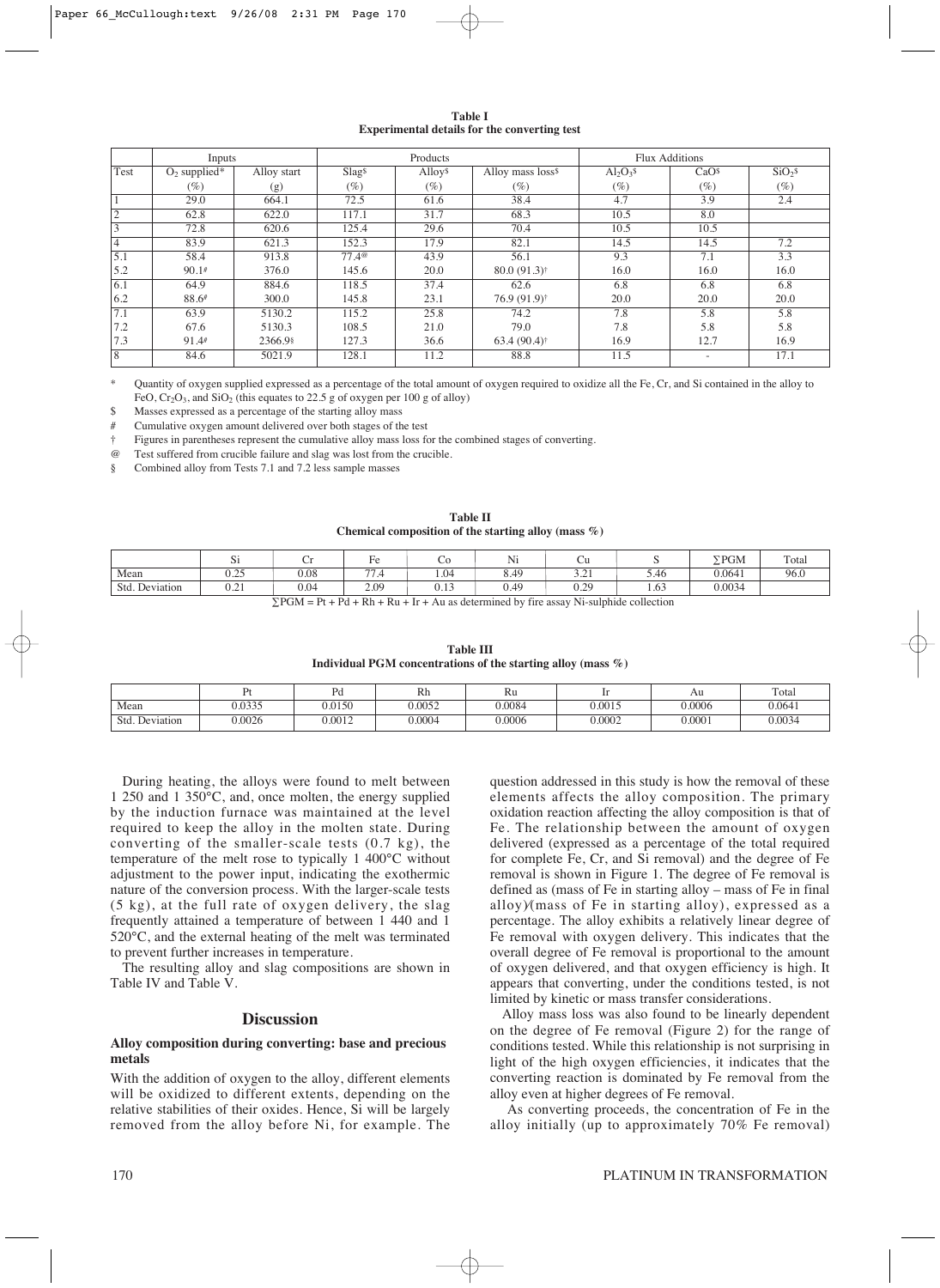| <b>Table IV</b>                                 |  |  |
|-------------------------------------------------|--|--|
| Chemical composition of the alloys (mass $\%$ ) |  |  |

| Test           | Fe   | Co   | Ni   | Cu   | S    | Pt     | Pd     | Rh     | Ru     | Ir     | Au     | $\Sigma$ PGM | Total |
|----------------|------|------|------|------|------|--------|--------|--------|--------|--------|--------|--------------|-------|
|                | 71.0 | 1.64 | 12.4 | 3.95 | 3.80 | 0.0583 | 0.0219 | 0.0070 | 0.0115 | 0.0023 | 0.0009 | 0.1018       | 93.3  |
| $\overline{2}$ | 59.5 | 2.99 | 24.1 | 6.82 | 2.47 | 0.1001 | 0.0446 | 0.0150 | 0.0252 | 0.0049 | 0.0020 | 0.1916       | 96.3  |
| 3              | 53.9 | 3.19 | 27.6 | 7.57 | 2.63 | 0.1090 | 0.0499 | 0.0171 | 0.0281 | 0.0054 | 0.0022 | 0.2115       | 95.3  |
| 4              | 34.6 | 3.67 | 35.9 | 9.63 | 4.78 | 0.1825 | 0.0704 | 0.0257 | 0.0378 | 0.0075 | 0.0032 | 0.3271       | 89.4  |
| 5.1            | 64.7 | 2.34 | 19.3 | 5.77 | 3.06 | 0.0744 | 0.0344 | 0.0115 | 0.0191 | 0.0034 | 0.0015 | 0.1441       | 95.5  |
| 5.2            | 4.26 | 0.78 | 65.2 | 17.7 | 9.97 | 0.3390 | 0.1490 | 0.0516 | 0.0858 | 0.0155 | 0.0071 | 0.6479       | 99.4  |
| 6.1            | 59.7 | 2.60 | 22.1 | 6.30 | 3.71 | 0.0869 | 0.0400 | 0.0136 | 0.0226 | 0.0041 | 0.0018 | 0.1688       | 94.9  |
| 6.2            | 3.42 | 0.95 | 66.9 | 15.5 | 9.44 | 0.3125 | 0.1390 | 0.0476 | 0.0774 | 0.0161 | 0.0064 | 0.5989       | 97.6  |
| 7.1            | 47.8 | 2.87 | 35.1 | 8.20 | 2.67 | 0.1350 | 0.0669 | 0.0231 | 0.0367 | 0.0040 | 0.0029 | 0.2686       | 97.2  |
| 7.2            | 30.5 | 3.82 | 41.7 | 12.5 | 5.20 | 0.1525 | 0.0795 | 0.0256 | 0.0411 | 0.0062 | 0.0036 | 0.3084       | 96.4  |
| 7.3            | 8.04 | 2.52 | 68.6 | 14.3 | 6.39 | 0.2700 | 0.1240 | 0.0447 | 0.0741 | 0.0087 | 0.0054 | 0.5270       | 101.9 |
| 8              | 12.4 | .99  | 49.7 | 18.2 | 19.9 | 0.2809 | 0.1258 | 0.0429 | 0.0698 | 0.0120 | 0.0055 | 0.5370       | 103.4 |

NB Si and Cr <0.05%

 $\Sigma$ PGM = Pt + Pd + Rh + Ru + Ir + Au as determined by fire assay Ni-sulphide collection

| <b>Table V</b>                                  |  |
|-------------------------------------------------|--|
| Chemical compositions of the slags (mass $\%$ ) |  |

| Test | MgO  | $Al_2O_3$ | SiO <sub>2</sub> | CaO  | $Cr_2O_3$ | FeO  | CoO  | N <sub>i</sub> O | CuO  | S    | $\Sigma$ PGM | Total |
|------|------|-----------|------------------|------|-----------|------|------|------------------|------|------|--------------|-------|
|      | 0.64 | 6.96      | 3.91             | 4.69 | 0.61      | 77.3 | 0.06 | 0.46             | 1.93 | 7.42 | 0.0007       | 104.0 |
| 2    | 0.61 | 13.2      | 0.45             | 6.35 | 0.25      | 72.8 | 0.07 | 0.60             | 1.45 | 4.48 | 0.0007       | 100.3 |
| 3    | 0.25 | 10.4      | 0.43             | 8.77 | < 0.05    | 72.6 | 0.08 | 0.36             | 1.46 | 4.78 | 0.0004       | 99.2  |
| 4    | 0.50 | 12.7      | 5.58             | 7.86 | 0.14      | 67.0 | 0.15 | 0.51             | 1.20 | 3.34 | 0.0004       | 99.1  |
| 5.1  | 0.53 | 12.6      | 3.17             | 5.53 | 0.22      | 76.9 | 0.03 | 0.39             | 1.21 | 4.26 | 0.0003       | 104.9 |
| 5.2  | 0.20 | 18.0      | 10.0             | 9.43 | < 0.05    | 50.4 | 1.64 | 4.14             | 1.21 | 0.42 | 0.0007       | 95.5  |
| 6.1  | 0.45 | 9.85      | 6.10             | 4.88 | 0.22      | 69.2 | 0.03 | 0.37             | 1.44 | 3.93 | 0.0004       | 96.5  |
| 6.2  | 0.18 | 19.0      | 12.6             | 11.5 | < 0.05    | 48.2 | 1.70 | 3.76             | 1.08 | 0.41 | 0.0004       | 98.5  |
| 7.1  | 0.55 | 7.57      | 5.55             | 4.66 | 0.35      | 73.0 | 0.27 | 0.67             | 1.33 | 4.42 | 0.0012       | 98.4  |
| 7.2  | 0.47 | 8.81      | 5.26             | 4.59 | 0.30      | 72.4 | 0.33 | 0.77             | 1.31 | 4.09 | 0.0011       | 98.3  |
| 7.3  | 0.13 | 12.8      | 11.8             | 8.86 | < 0.05    | 50.1 | 2.73 | 4.84             | 1.19 | 0.36 | 0.0114       | 92.9  |
| 8    | 0.49 | 11.0      | 12.1             | 0.08 | 0.29      | 64.6 | 0.69 | 1.60             | 1.64 | 2.00 | 0.0012       | 94.5  |

NB TiO<sub>2</sub>, V<sub>2</sub>O<sub>5</sub>, MnO, Pb, and Zn <0.05%

∑PGM = total PGM as determined by fire assay Pb collection (i.e. Pt, Pd, Rh, and Au)



**Figure 1. Comparison of the amount of oxygen supplied and the degree of Fe removal**





**Figure 2. Comparison of the loss in alloy mass with the degree of Fe removal**

decreases relatively slowly (Figure 3). However, as converting passes this position, the Fe concentration decreases more rapidly. Two important points can be gathered from this observation:

PYROMETALLURGICAL IRON REMOVAL FROM A PGM-CONTAINING ALLOY 171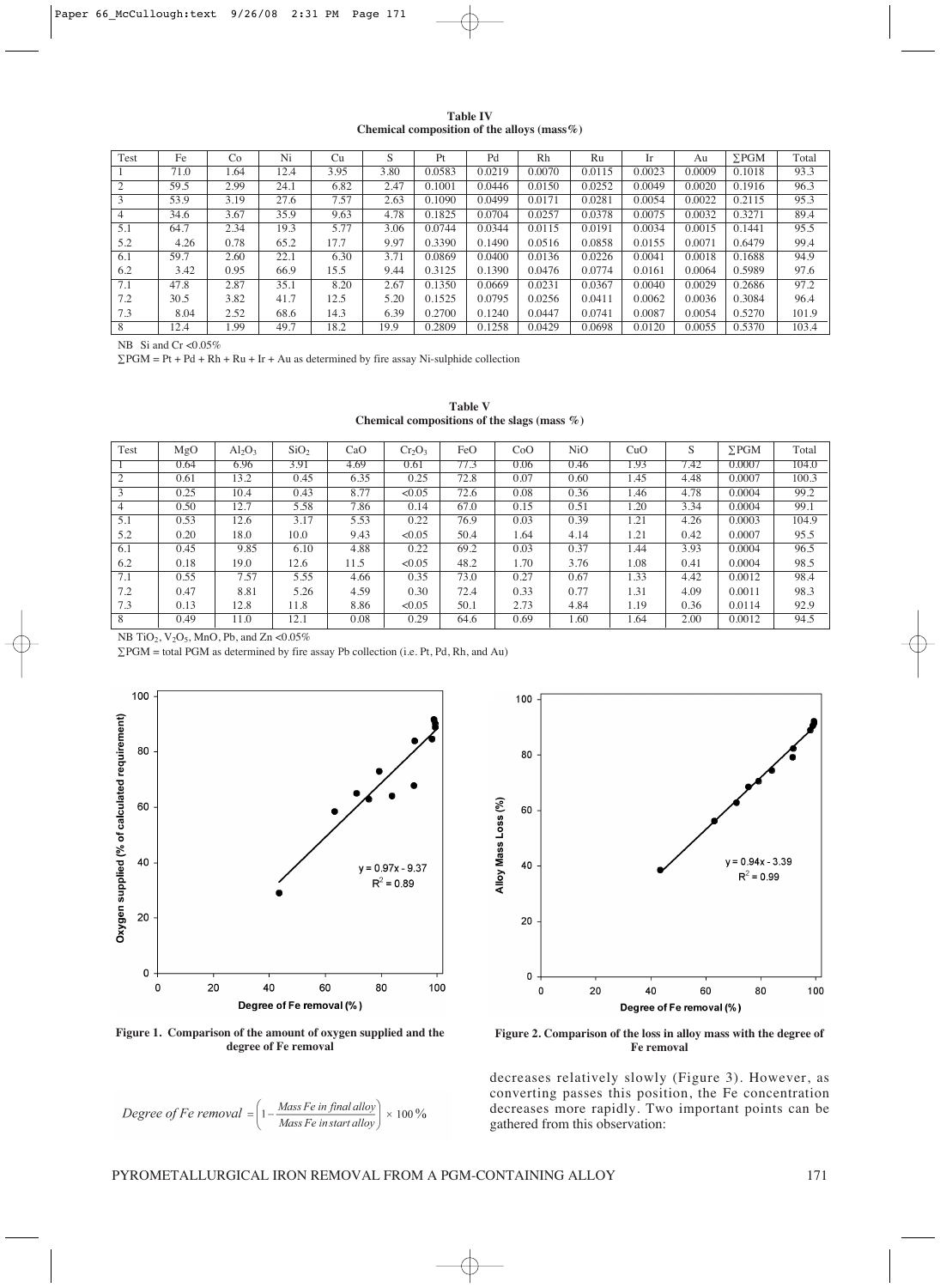

**Figure 3. Concentration of Fe in alloy as a function of alloy mass loss**

- An alloy that has lost 70% of its mass during converting can still contain significant concentrations of Fe (55%).
- At higher levels of conversion, the decrease in Fe concentration is rapid for relatively small increases in the amount of oxygen delivered.

As Fe is removed from the alloy, more noble elements tend to be concentrated in the alloy, as seen from the increase in concentrations of Ni, Cu (Figure 4) and PGMs (Figure 5). As higher levels of Fe removal are achieved, the rate of increase in the concentration of Ni, Cu, and PGMs increases. Co, on the other hand, displays a minor increase in concentration followed by a marked decrease as high levels of conversion are obtained; this is because of the increasing amount of Co oxidation that takes place as the extent of conversion increases.

# **Recovery to the alloy during converting: base and precious metals**

When oxygen is added to the molten alloy, the various metallic elements oxidize to different extents, at a given level of oxygen delivery. This behaviour allows for a reasonable degree of Fe removal to take place during converting without significant losses of the pay-metals to the slag. The interchange between Co and Fe, for example, can be seen by studying the liquid reaction between slag and alloy:

$$
CoO + Fe \leftrightarrow Co + FeO \tag{1}
$$

At equilibrium, the degree of separation between Co and Fe can be indicated by the equilibrium constant, *K*, which is strictly a function of temperature. Over the temperature range of interest, *K* for Equation [1] has a value of approximately 30. The activities a may be expressed in terms of activity coefficients *γ* and mole fractions *x*.

$$
K = \frac{a_{Co} a_{FeO}}{a_{CoO} a_{Fe}} = \frac{\gamma_{Co} x_{Co} \gamma_{FeO} x_{FeO}}{\gamma_{CoO} x_{CoO} \cdot \gamma_{Fe} x_{Fe}}
$$
 [2]

While individual activity coefficients may be obtained from the literature, in the interests of simplicity, we may combine the ratio of the activity coefficients of these four chemical species in solution.

$$
\gamma = \frac{\gamma_{CoO} \cdot \gamma_{Fe}}{\gamma_{Co} \cdot \gamma_{FeO}} \tag{3}
$$

If we make the reasonable assumption that *γ* for Co is not a strong function of composition, then we may derive a simple expression to show the relationship between the recovery of Co to the alloy and the recovery of Fe to the alloy. Therefore from Equations [2] and [3], *Kγ* for Co may be expressed as:

$$
K\gamma = \frac{x_{Co}x_{FeO}}{x_{CoO}x_{Fe}}
$$
\n<sup>(4)</sup>



**Figure 4. Concentration of Ni, Cu, and Co in the alloy as a function of alloy mass loss**



**Figure 5. Concentration of PGMs (6e) in alloy as a function of alloy mass loss**

# 172 PLATINUM IN TRANSFORMATION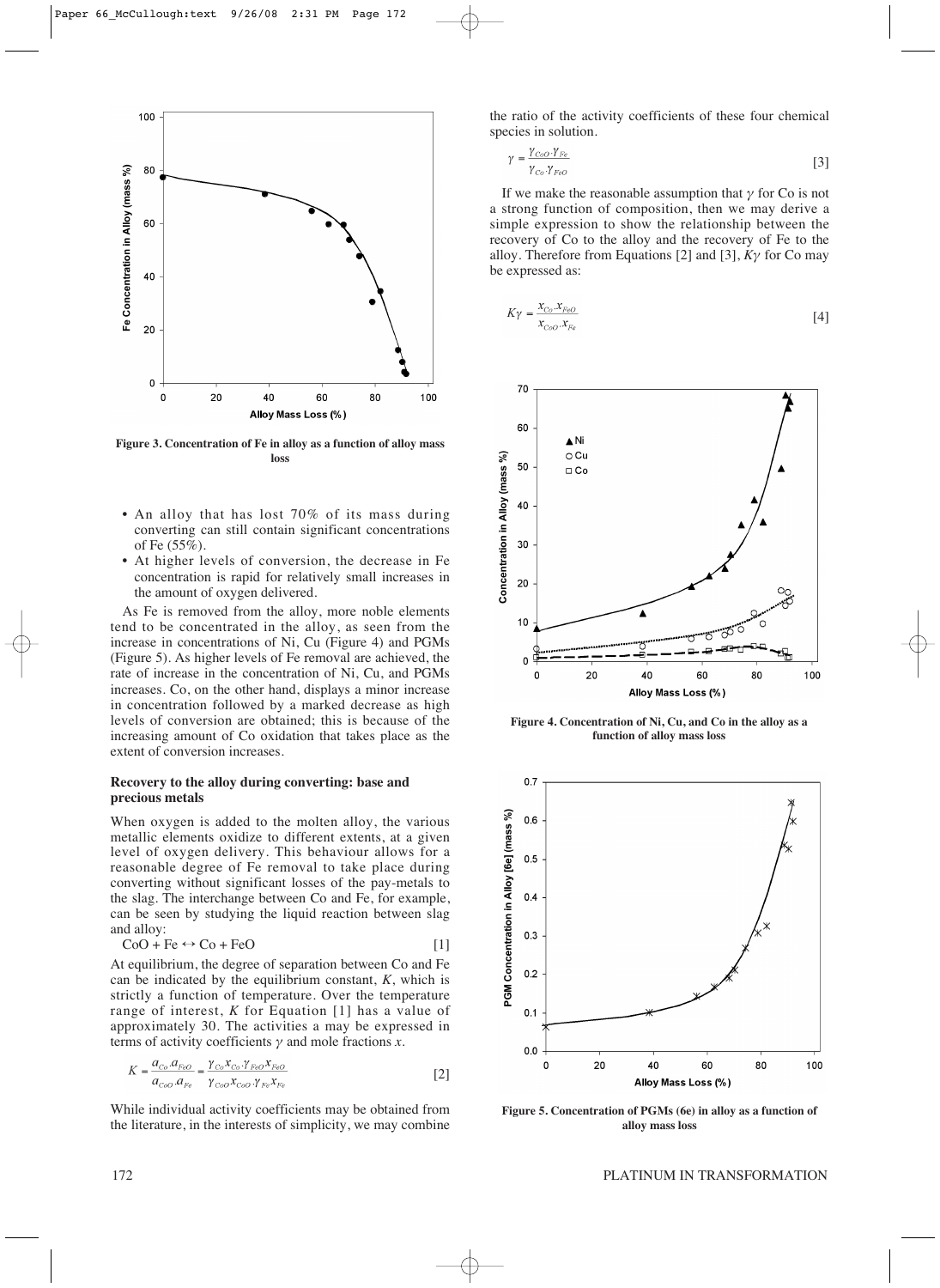Utilizing mass balance principles**1**, the characteristic relationship between Fe recovery and Co recovery to the alloy phase may then be expressed as:

$$
R_{C_o} = \frac{K\gamma \cdot R_{Fe}}{1 - (1 - K\gamma)R_{Fe}} \tag{5}
$$

It is possible to calculate a value for *Kγ* from published theoretical data, but this would apply strictly to a perfect equilibrium system. Values of *Kγ* may therefore also be found by fitting Equation [5] to experimental data. As explained above for the interchange between Co and Fe, the same principle was applied to develop the recovery correlation for Ni2. The functional relationship expressed in Equation [5] provides a valuable tool through which the experimental  $K\gamma$  values for the various elements can be evaluated. This equation was originally developed for the context of reductive smelting, but is equally applicable to converting.

The experimental data for the various converting tests is depicted as deportment of the pay-metal versus the degree of Fe removal. Excellent correlations were found for Ni (Figure 6) and Co (Figure 7) with *Kγ* values of 100 and 31 respectively. From the shape of the curves, it is clear that increased  $K\gamma$  values represent conditions with decreased losses of the pay-metals to the slag phase. It may also be possible to optimize these conditions or effectively maximize the *Kγ* values by modifying the slag compositions (because activity coefficients are a function of composition as well as temperature). The mechanism through which PGM deportment is defined was not evaluated as part of this study, but a clear correlation between Fe deportment and PGM deportment is observed.

No such simple correlation could be applied for Cu. The experimental data for Cu deportment versus the degree of Fe removal is shown in Figure 8.

The poor correlation for Cu is likely to be related to the fact that the γ value for Cu is not independent of composition, as found by Grimsey**3**. The experimental data showed that the ratio of the activity coefficients for Co and Ni was not a strong function of composition in this operating regime, while for Cu this aspect requires further evaluation.



**Figure 6. Correlation between the degree of Fe removal and Ni deportment to the alloy**

Grimsey**<sup>3</sup>** evaluated the behaviour of Cu during nickel matte converting operations and concluded that the behaviour of Cu appeared to be highly dependent on Fe concentration. Following Grimsey, the authors evaluated the  $K\gamma$  relationship for Cu with respect to Fe concentration in the slag and alloy phases. Again, as per Equation [1] for Co and Ni, the interchange between Cu and Fe can be simplistically described by the following reaction between the liquid slag and alloy:

$$
CuO + Fe \leftrightarrow Cu + FeO
$$
 [6]

From this, the *Kγ* relationship was derived (as per Equations [2], [3] and [4]):



**Figure 7. Correlation between the degree of Fe removal with Co and PGM deportment to the alloy**



**Figure 8. Experimental data for Fe removal and deportment of Cu to the alloy**

PYROMETALLURGICAL IRON REMOVAL FROM A PGM-CONTAINING ALLOY 173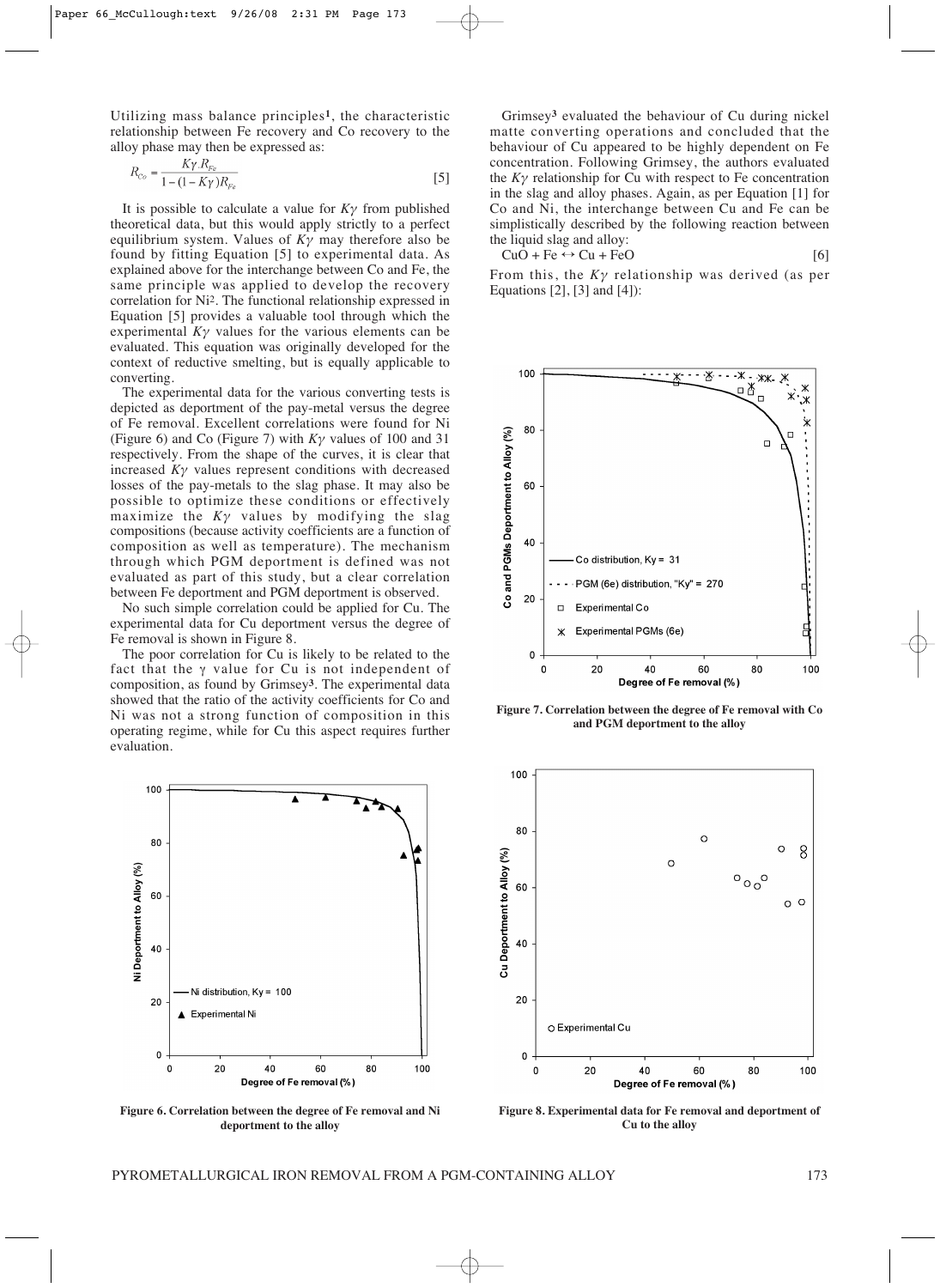$$
K\gamma = \frac{x_{Cu} \cdot x_{FeO}}{x_{CuO} \cdot x_{Fe}}
$$
 [7]

Expressed in terms of numbers of moles:

$$
K\gamma = \frac{\mathbf{n}_{Cu}.\mathbf{n}_{FeO}}{\mathbf{n}_{CuO}.\mathbf{n}_{Fe}}
$$
 [8]

The above equation may now also be expressed in terms of mass percentages, simply by taking into account a conversion factor to allow for the ratios of the molecular masses.

$$
K\gamma = 0.973. \left(\frac{\% \text{Cu.} \cdot \% \text{FeO}}{\% \text{CuO.} \cdot \% \text{Fe}}\right) \tag{9}
$$

A *Kγ* value for each test was calculated applying Equation [9], and these results are plotted in Figure 9. A clear empirical correlation was derived based on the Fe concentration in alloy as well as the recovery of Fe to the alloy (Figure 10).

The functional relationship shown in Figure 10, together with an equation of the form of Equation [5], allows one to express Cu recovery in terms of Fe recovery. However, because the relationship is so dependent on composition, care should be taken not to extrapolate this too far.

#### **S behaviour during converting**

The change in S concentration of the alloy during converting is shown in Figure 11. For the CaO-bearing slags used, only a minor decrease in the S concentration is initially observed during converting, and at 80% alloy mass loss, the S concentration is similar to that of the starting alloy. Given the large mass loss, a significant degree of S removal must be achieved to account for this. Recovery calculations indeed indicate 80 to 90% S removal for alloy with above 80% Fe removal (Figure 12). Alloys converted to more than 90% Fe removal typically contain 6 to 10% S. In contrast, converting to a similar degree of Fe removal using a CaO-free slag results in an alloy containing as much as 20% S. The variation in S removal as a result of the slag composition is not surprising, given that CaO-based slags are known for their high S capacity and are employed to desulphurize steel and other ferro-alloys to good effect.



**Figure 9. Correlation between KγCu and Fe concentration in alloy**

The dependence of S removal on slag composition was also investigated at a larger scale using a Top Blown Rotary Converter (TBRC). This larger vessel (20 litres) had the advantage over alumina crucibles in that it was lined with a magnesia-chrome castable refractory. This enabled the use of the more traditional approach of fluxing the FeO-rich slag with SiO<sub>2</sub> to form a fayalitic slag. Heating and conversion of 20 kg alloy charges was carried out using a 120 kW water-cooled oxygen/propane lance. The resulting alloys (some of which are S-rich and could be classified as mattes) and slag compositions are shown in Tables V and VI respectively. (Note that the Si content of the alloy is likely to be from slag contamination of the sample rather than being present as Si itself.) Comparison of the alloy compositions during converting using CaO-free slags to those in which CaO was a component of the slag (Figure 13) indicate a distinct difference in the behaviour of S during converting. It is clear that CaO-bearing slags promote S-removal from the alloy during converting. Furthermore, the use of CaO–free fayalitic slags (approximately 2FeO.SiO2), ultimately sees the production of a converted alloy (or matte as the case may be) similar in composition in terms of S concentration to that of typical converter matte produced by the South African PGM



**Figure 10. Correlation between Κγ<sub>Cu</sub> and Fe recovery to alloy** 



**Figure 11. Concentration of S in the alloy as a function of alloy mass loss**

#### 174 PLATINUM IN TRANSFORMATION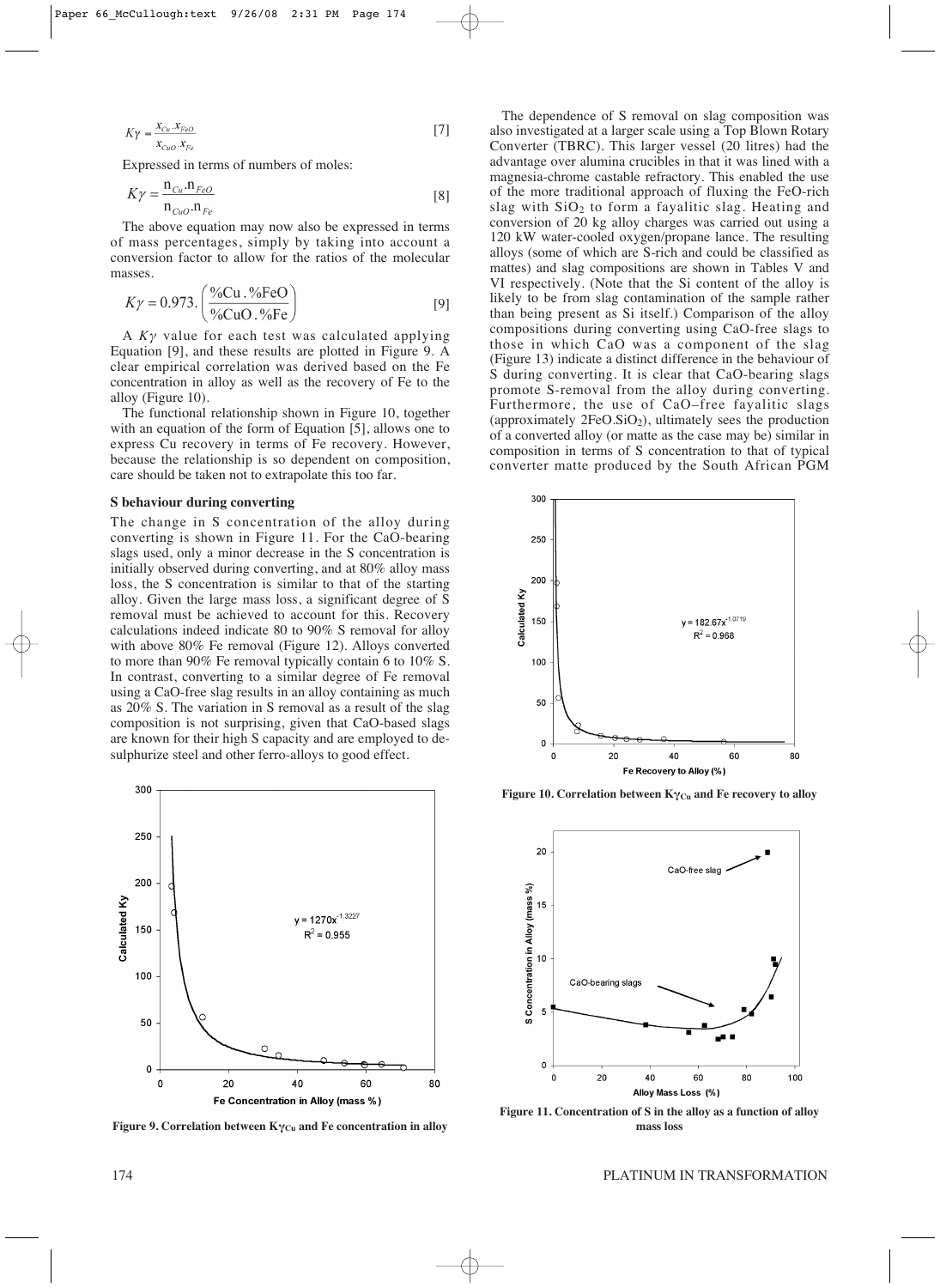

**Figure 12. Comparison of the degree of S removal to Fe removal**



**Figure 13. Comparison of the S and Fe concentration in alloys produced using CaO-based and CaO-free slags. Arrows indicate the direction in which alloy composition changes during converting. For comparison, the change in composition of typical PGM furnace matte4 during converting is also shown**

industry. The relationship between S concentration and Fe concentration in the alloy is shown in Figure 13. It should be noted that the S concentration of the final converted product would depend on the concentration of S in the starting alloy and the ratio of S to other base metals in this alloy.

#### **Large-scale converting**

The laboratory-scale and pilot-scale converting work reported above was all based on converting as a batch process. However, there are good reasons for considering a continuous process for larger-scale converting work. A continuous reactor would be preferred to a batch reactor, as this is easier to schedule and operate, and this will also provide a single alloy composition instead of one that changes during the course of the converting operation. A batch process could see the composition of the melt change from a high-iron alloy to that of a matte, over the duration of the converting cycle. However, a continuous process would operate with a steady composition, i.e. that of the final product. Having to contain molten material of a single composition would prolong the life of the refractory lining of the vessel, in comparison with having to deal with an ever-changing composition.

A stationary non-tilting vessel is envisaged for the continuous converter. This is a mechanically simple option, which is expected to be more robust and reliable than having to operate a high-temperature device with moving parts. The converter should have separate tap-holes, at different elevations, for removing the slag and the converted alloy. Slag will be tapped more often than the converted alloy.

A top-blown vessel is envisaged. A number of lance designs are available for use. The non-consumable Sirosmelt lance, as used in Ausmelt and Isasmelt furnaces, is among the most industrially proven designs. Praxair's Coherent Jet oxygen lance has been used successfully in copper furnaces and steel-making furnaces. Another possibility would be to use an oxy-propane gas jet, as is used in Mintek's existing TBRC; or the lance design from the Kaldo furnace could be used. As a simple alternative, even a scaled-up version of the lab-scale oxygen delivery system could be used, namely a consumable hollow alumina tube immersed in the melt.

Given that the oxidation of iron is highly exothermic, it will be possible to supply the converter with a feed of solid granulated alloy. This will effectively decouple the operation of the smelting furnace from that of the converter,

**Table VI Chemical composition of the converted alloys produced using a TBRC (mass%)**

|                 | Fe   | U0   | Ni               | Сu            |      | r.<br>$\mathbf{S}1$ | Сï   | Total |
|-----------------|------|------|------------------|---------------|------|---------------------|------|-------|
| Start           | 76.2 | 1.24 | 10.2             | 2.93          | 6.20 | 0.09                | 0.11 | 97.0  |
| 1 <sub>TT</sub> | 47.6 | 2.20 | $\sim$<br>ن. و ک | 7.00          | 11.5 | 3.43                | 0.13 | 93.4  |
| 2T              | 24.3 | 3.40 | 43.3             | 12.0          | 16.3 | 1.05                | 0.04 | 100.4 |
| 2T<br>JI        | 6.20 | 0.94 | 48.7             | <u>_ i</u> .J | 22.0 | 4.74                | 0.03 | 104.1 |

|        |      |                             |                  |      | Chemical composition of the slags produced using a 1 BKC (mass%) |       |       |
|--------|------|-----------------------------|------------------|------|------------------------------------------------------------------|-------|-------|
| Test   | MgO  | $\mathrm{Al}_2\mathrm{O}_3$ | SiO <sub>2</sub> | CaO  | $Cr_2O_3$                                                        | FeO   | Total |
|        | J.OJ |                             | ر. ر ر           |      | J.69                                                             |       | 97.2  |
| $\sim$ | 64   | 0.33                        | <u>.</u>         | 0.70 | U.JI                                                             | ں ۔ ب | 96.3  |

3T 1.58 0.52 22.6 0.08 0.57 69.3 94.7

**Table VII Chemical composition of the slags produced using a TBRC (mass%)**